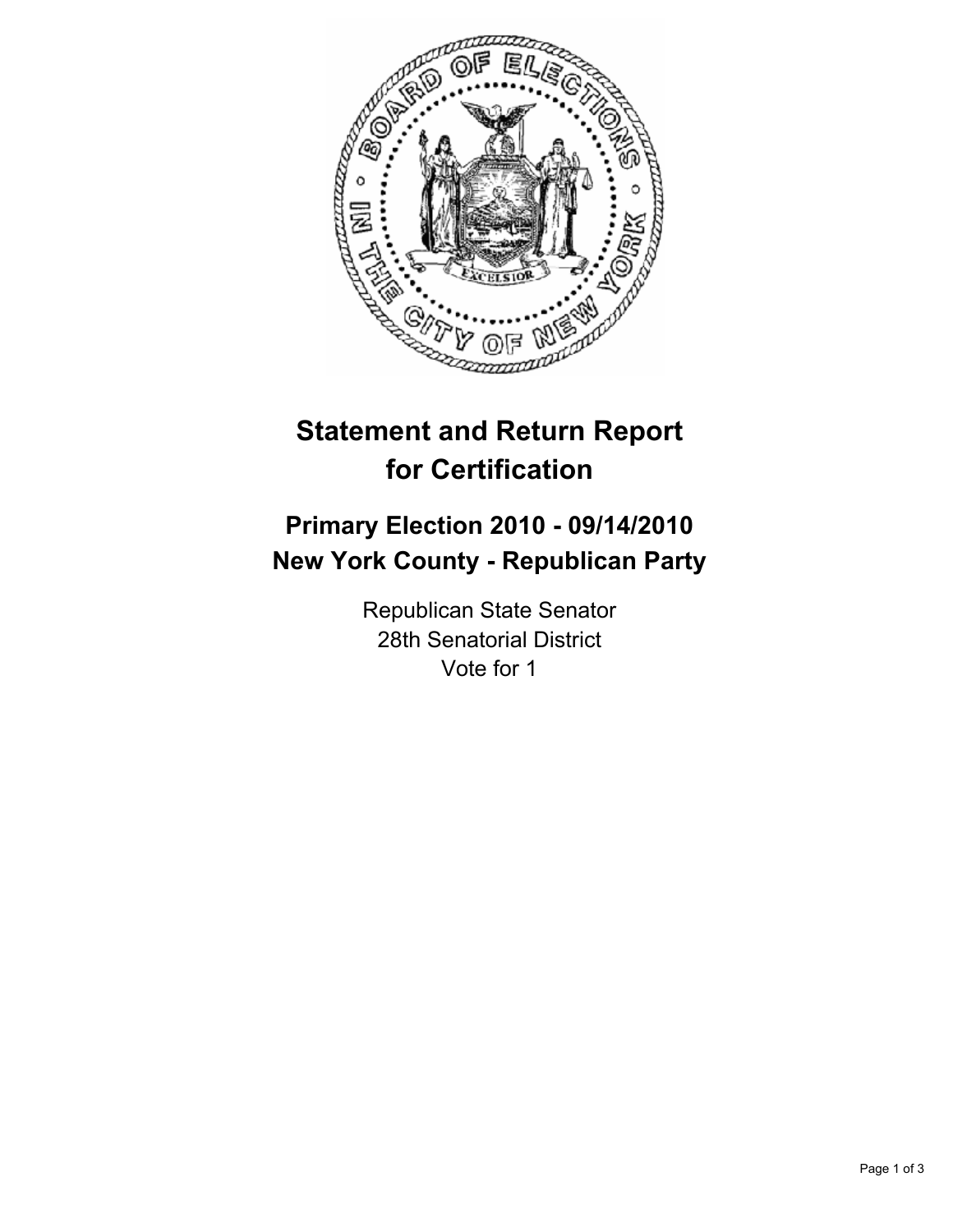

# **Assembly District 65**

| <b>PUBLIC COUNTER</b>     | 92 |
|---------------------------|----|
| <b>EMERGENCY</b>          | 0  |
| ABSENTEE/MILITARY         |    |
| AFFIDAVIT                 | 4  |
| <b>JON GIRODES</b>        | 38 |
| <b>KEESHA S WEINER</b>    | 29 |
| CHARLES RANGEL (WRITE-IN) |    |
| NO NAME (WRITE-IN)        | 2  |
| <b>Total Votes</b>        | 70 |

### **Assembly District 68**

| <b>Total Votes</b>       | 125 |
|--------------------------|-----|
| NO NAME (WRITE-IN)       |     |
| JOSE M SERRAN (WRITE-IN) |     |
| <b>KEESHA S WEINER</b>   | 56  |
| <b>JON GIRODES</b>       | 67  |
| <b>AFFIDAVIT</b>         | 3   |
| ABSENTEE/MILITARY        | 18  |
| <b>EMERGENCY</b>         | 0   |
| PUBLIC COUNTER           | 154 |

#### **Assembly District 73**

| <b>PUBLIC COUNTER</b>  | 216 |
|------------------------|-----|
| <b>EMERGENCY</b>       | 0   |
| ABSENTEE/MILITARY      | 3   |
| <b>AFFIDAVIT</b>       | 4   |
| <b>JON GIRODES</b>     | 83  |
| <b>KEESHA S WEINER</b> | 55  |
| NO NAME (WRITE-IN)     |     |
| <b>Total Votes</b>     | 139 |